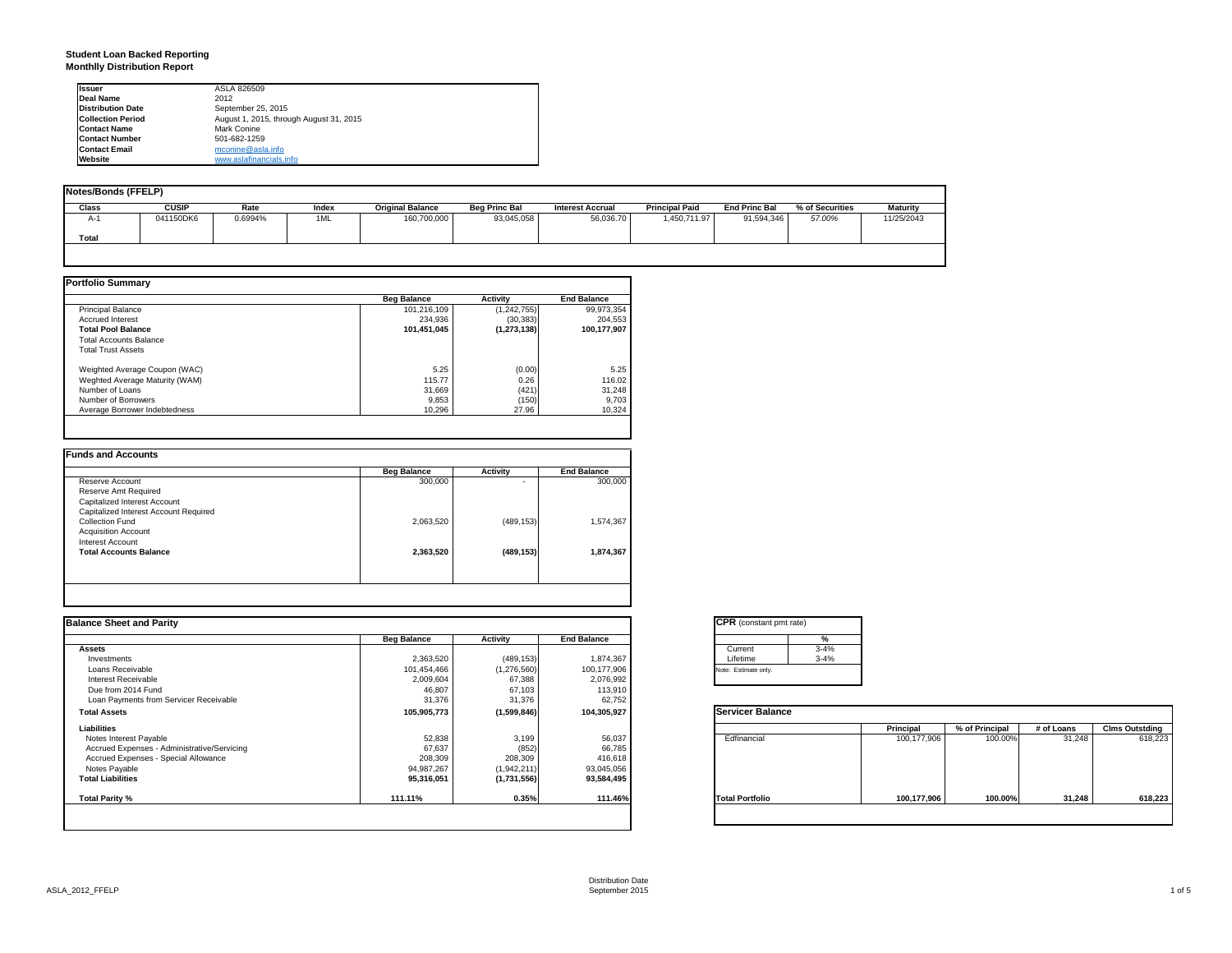## **Student Loan Backed Reporting Monthlly Distribution Report**

|                         | # of Loans |        | Principal        |             | % of Principal   |         | <b>WAC</b>       |        | <b>WARM</b>      |        |
|-------------------------|------------|--------|------------------|-------------|------------------|---------|------------------|--------|------------------|--------|
|                         | Beginning  | Endina | <b>Beginning</b> | Ending      | <b>Beginning</b> | Ending  | <b>Beginning</b> | Ending | <b>Beginning</b> | Endina |
| In School               | 399        | 370    | 1,284,339        | 1,188,726   | 1.27%            | 1.19%   | 5.55             | 5.56   | 119.38           | 119.35 |
| Grace                   | 154        | 174    | 520,393          | 585,713     | 0.51%            | 0.58%   | 5.41             | 5.35   | 119.33           | 119.17 |
| Repayment               |            |        |                  |             |                  |         |                  |        |                  |        |
| Current                 | 18,403     | 18,424 | 54,647,148       | 54,717,949  | 53.87%           | 54.62%  | 5.35             | 5.34   | 118.98           | 118.66 |
| 31-60 Days Delinquent   | 951        | 1,080  | 3,265,068        | 3,827,866   | 3.22%            | 3.82%   | 5.42             | 5.36   | 114.19           | 116.44 |
| 61-90 Days Delinquent   | 759        | 680    | 2,664,385        | 2,439,576   | 2.63%            | 2.44%   | 5.16             | 5.42   | 118.34           | 110.27 |
| 91-120 Days Delingent   | 525        | 578    | 1,860,548        | 1,983,616   | 1.83%            | 1.98%   | 5.12             | 5.10   | 114.02           | 119.74 |
| 121-180 Days Delinquent | 666        | 714    | 2,492,355        | 2,561,005   | 2.46%            | 2.56%   | 5.50             | 5.32   | 108.24           | 109.69 |
| 181-270 Days Delinquent | 760        | 739    | 2,697,991        | 2,675,429   | 2.66%            | 2.67%   | 5.20             | 5.34   | 110.00           | 107.18 |
| 271+ Days Delinquent    | 184        | 241    | 626,234          | 870,746     | 0.62%            | 0.87%   | 5.93             | 5.41   | 101.20           | 115.61 |
| <b>Total Repayment</b>  | 22,248     | 22,456 | 68,253,729       | 69,076,187  | 67.28%           | 68.95%  | 5.35             | 5.34   | 117.68           | 117.46 |
| Forbearance             | 4.117      | 3,598  | 15,861,085       | 14,187,315  | 15.63%           | 14.16%  | 5.36             | 5.43   | 122.23           | 124.60 |
| Deferment               | 4,588      | 4,477  | 14,970,761       | 14,553,422  | 14.76%           | 14.53%  | 5.31             | 5.28   | 115.16           | 116.45 |
| Claims in Progress      | 163        | 172    | 560,737          | 578,328     | 0.55%            | 0.58%   | 5.49             | 6.03   | 108.88           | 108.40 |
| <b>Claims Denied</b>    |            |        |                  | 8.214       |                  | 0.01%   |                  | 6.80   |                  | 106.00 |
| <b>Total Portfolio</b>  | 31,669     | 31,248 | 101,451,045      | 100,177,906 | 100.00%          | 100.00% | 5.35             | 5.35   | 118.00           | 118.30 |

| <b>Delinquency Status</b>           |            |        |                  |            |                |         |                  |        |             |        |
|-------------------------------------|------------|--------|------------------|------------|----------------|---------|------------------|--------|-------------|--------|
|                                     | # of Loans |        | Principal        |            | % of Principal |         | <b>WAC</b>       |        | <b>WARM</b> |        |
|                                     | Beginning  | Endina | <b>Beginning</b> | Ending     | Beginning      | Ending  | <b>Beginning</b> | Endina | Beginning   | Endina |
| Current                             | 18,403     | 18,424 | 54,647,148       | 54,717,949 | 80.06%         | 79.21%  | 5.35             | 5.34   | 118.98      | 118.66 |
| 31-60 Days Delinquent               | 951        | 1,080  | 3,265,068        | 3,827,866  | 4.78%          | 5.54%   | 5.42             | 5.36   | 114.19      | 116.44 |
| 61-90 Days Delinquent               | 759        | 680    | 2,664,385        | 2,439,576  | 3.90%          | 3.53%   | 5.16             | 5.42   | 118.34      | 110.27 |
| 91-120 Days Delingent               | 525        | 578    | 1,860,548        | 1,983,616  | 2.73%          | 2.87%   | 5.12             | 5.10   | 114.02      | 119.74 |
| 121-180 Days Delinquent             | 666        | 714    | 2,492,355        | 2,561,005  | 3.65%          | 3.71%   | 5.50             | 5.32   | 108.24      | 109.69 |
| 181-270 Days Delinquent             | 760        | 739    | 2,697,991        | 2,675,429  | 3.95%          | 3.87%   | 5.20             | 5.34   | 110.00      | 107.18 |
| 271+ Days Delinguent                | 184        | 241    | 626,234          | 870,746    | 0.92%          | 1.26%   | 5.93             | 5.41   | 101.20      | 115.61 |
| <b>Total Portfolio in Repayment</b> | 22,248     | 22,456 | 68,253,729       | 69,076,187 | 100.00%        | 100.00% | 5.35             | 5.34   | 117.68      | 117.46 |

| Portfolio by Loan Type           |           |            |                  |             |                  |         |            |        |                  |        |
|----------------------------------|-----------|------------|------------------|-------------|------------------|---------|------------|--------|------------------|--------|
|                                  |           | # of Loans |                  | Principal   | % of Principal   |         | <b>WAC</b> |        | <b>WARM</b>      |        |
|                                  | Beainnina | Endina     | <b>Beainning</b> | Endina      | <b>Beginning</b> | Endina  | Beainnina  | Endina | <b>Beginning</b> | Endina |
| Subsidized Consolidation Loans   |           |            |                  |             |                  |         |            |        |                  |        |
| Unsubsidized Consolidation Loans |           |            |                  |             |                  |         |            |        |                  |        |
| Subsidized Stafford Loans        | 17,746    | 17,516     | 46.715.784       | 46.114.590  | 46.05%           | 46.03%  | 5.19       | 5.19   | 113.96           | 114.17 |
| Unsubsidized Stafford Loans      | 12,947    | 12,784     | 51,172,003       | 50,602,158  | 50.44%           | 50.51%  | 5.31       | 5.31   | 123.50           | 123.84 |
| PLUS/GradPLUS Loans              | 976       | 948        | 3,563,258        | 3,461,159   | 3.51%            | 3.46%   | 7.97       | 7.96   | 91.99            | 92.41  |
| SLS Loans                        |           |            |                  |             |                  |         |            |        |                  |        |
| <b>Total Portfolio</b>           | 31,669    | 31,248     | 101,451,045      | 100,177,906 | 100.00%          | 100.00% | 5.35       | 5.35   | 118.00           | 118.30 |

| Portfolio by Program Type                  |                  |            |                  |             |                  |         |            |        |                  |             |  |
|--------------------------------------------|------------------|------------|------------------|-------------|------------------|---------|------------|--------|------------------|-------------|--|
|                                            |                  | # of Loans |                  | Principal   | % of Principal   |         | <b>WAC</b> |        |                  | <b>WARM</b> |  |
|                                            | <b>Beginning</b> | Ending     | <b>Beainning</b> | Endina      | <b>Beginning</b> | Ending  | Beainnina  | Endina | <b>Beginning</b> | Ending      |  |
| Graduate / 4-Year Loans                    | 24,540           | 24,204     | 82,091,734       | 81,042,479  | 80.92%           | 80.90%  | 5.35       | 5.35   | 119.02           | 119.32      |  |
| 2-Year Loans                               | 6,518            | 6,435      | 17,954,705       | 17,734,677  | 17.70%           | 17.70%  | 5.35       | 5.36   | 113.91           | 114.25      |  |
| Proprietary / Technical / Vocational Loans | 609              | 608        | 1,402,662        | 1,398,805   | 1.38%            | 1.40%   | 5.37       | 5.37   | 110.77           | 110.69      |  |
| Unknown (Consolidation) Loans              |                  |            |                  |             |                  |         |            |        |                  |             |  |
| Other Loans                                |                  |            | 1.945            | 1.945       | 0.002%           | 0.002%  | 6.80       | 6.80   | 116.00           | 115.00      |  |
| <b>Total Portfolio</b>                     | 31,669           | 31,248     | 101,451,045      | 100,177,906 | 100.00%          | 100.00% | 5.35       | 5.35   | 118.00           | 118.30      |  |

|                        | # of Loans |        | Principal        |             | % of Principal |         |
|------------------------|------------|--------|------------------|-------------|----------------|---------|
|                        | Beginning  | Ending | <b>Beginning</b> | Endina      | Beginning      | Ending  |
| Fixed Loans            | 18,707     | 18,481 | 67,292,386       | 66,507,454  | 66.33%         | 66.39%  |
| Variable Loans         | 12,962     | 12,767 | 34,158,659       | 33,670,453  | 33.67%         | 33.61%  |
| T-Bill Loans           | 12,962     | 12,767 | 34,158,659       | 33,670,453  | 33.67%         | 33.61%  |
| CMT Loans              |            |        |                  |             |                |         |
| <b>Total Portfolio</b> | 31,669     | 31,248 | 101,451,045      | 100,177,906 | 100.00%        | 100.00% |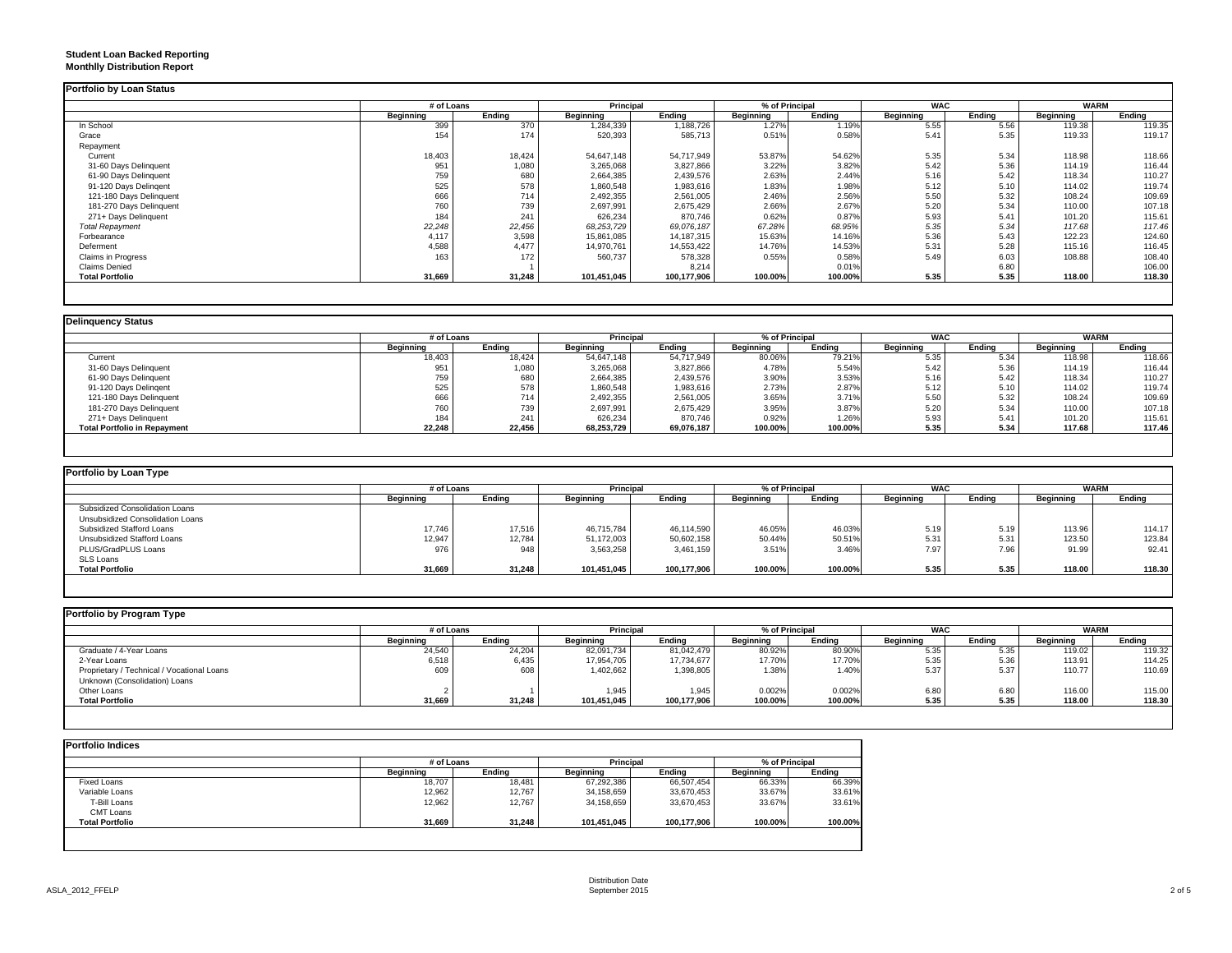| <b>IDistribution Date</b> | September 25, 2015                      |
|---------------------------|-----------------------------------------|
| <b>Collection Period</b>  | August 1, 2015, through August 31, 2015 |

### **Collection Activity**

| <b>Collection Account</b>                                                                   | as of 8/31/2015 |
|---------------------------------------------------------------------------------------------|-----------------|
| Beginning Balance - August 1, 2015                                                          | 2,063,520       |
| <b>Collection Amount Received</b>                                                           | 1,574,192       |
| Recoveries                                                                                  |                 |
| Reserve Account                                                                             |                 |
| <b>Excess of Required Reserve Account</b>                                                   |                 |
| Interest on Investment Earnings                                                             | 175             |
| Capitalized Interest Account (after a stepdown or release date)                             |                 |
| Payments from Guarantor                                                                     |                 |
| Transfer from 2010 Collection Fund for correction of error                                  |                 |
| <b>Required Repurchases</b>                                                                 |                 |
| Special Allowance Payable to Department of Education                                        |                 |
| <b>Consolidation Rebate Fees</b>                                                            |                 |
| Transfer to Capitalized Interest Fund                                                       |                 |
| Principal payments, interest payments, administration fes, servicing fees, and trustee fees | (2,063,520)     |
| <b>Transfer to Department Rebate Fund</b>                                                   |                 |
| <b>Total Available Funds</b>                                                                | 1,574,367       |

| <b>IFees Due for Current Period</b> | as of 8/31/2015 |
|-------------------------------------|-----------------|
|                                     |                 |
| Indenture Trustee Fees              | 833.33          |
| <b>Servicing Fees</b>               | 58,437          |
| <b>Administration Fees</b>          | 8,348           |
| Late Fees                           |                 |
| Other Fees                          |                 |
| <b>Total Fees</b>                   | 67,618.33       |
|                                     |                 |

| lCumulative Default Rate                                                                            | as of 8/31/2015 |
|-----------------------------------------------------------------------------------------------------|-----------------|
|                                                                                                     |                 |
| Current Period Defaults (\$)                                                                        | 655,992.10      |
| Cumulative Defaults (\$)                                                                            | 25,308,428.03   |
| Cumulative Default (% of original pool balance)                                                     | 15.76%          |
| Cumulative Default (% of cumulative entered repayment balance) <sup>a</sup>                         | 25.72%          |
| Current Period Payments (Recoveries) from Guarantor (\$)                                            | 370,744.49      |
| Current Period Borrower Recoveries (\$)                                                             | n/a             |
| Cumulative Recoveries (\$) <sup>b</sup>                                                             | \$23,510,710.30 |
| <b>Cumulative Recovery Rate (%)</b>                                                                 | 92.90%          |
| Cumulative Net Loss Rate (%)                                                                        | 1.12%           |
| Servicer Reject Rate (FFELP) (%)                                                                    |                 |
| Cumulative Servicer Reject Rate (FFELP) (%)                                                         |                 |
| a)<br>Repayment balance includes all repayment loans with the exception of balances in claim status |                 |
| b)<br>Cumulative Recoveries includes 97% of claims in progress balances                             |                 |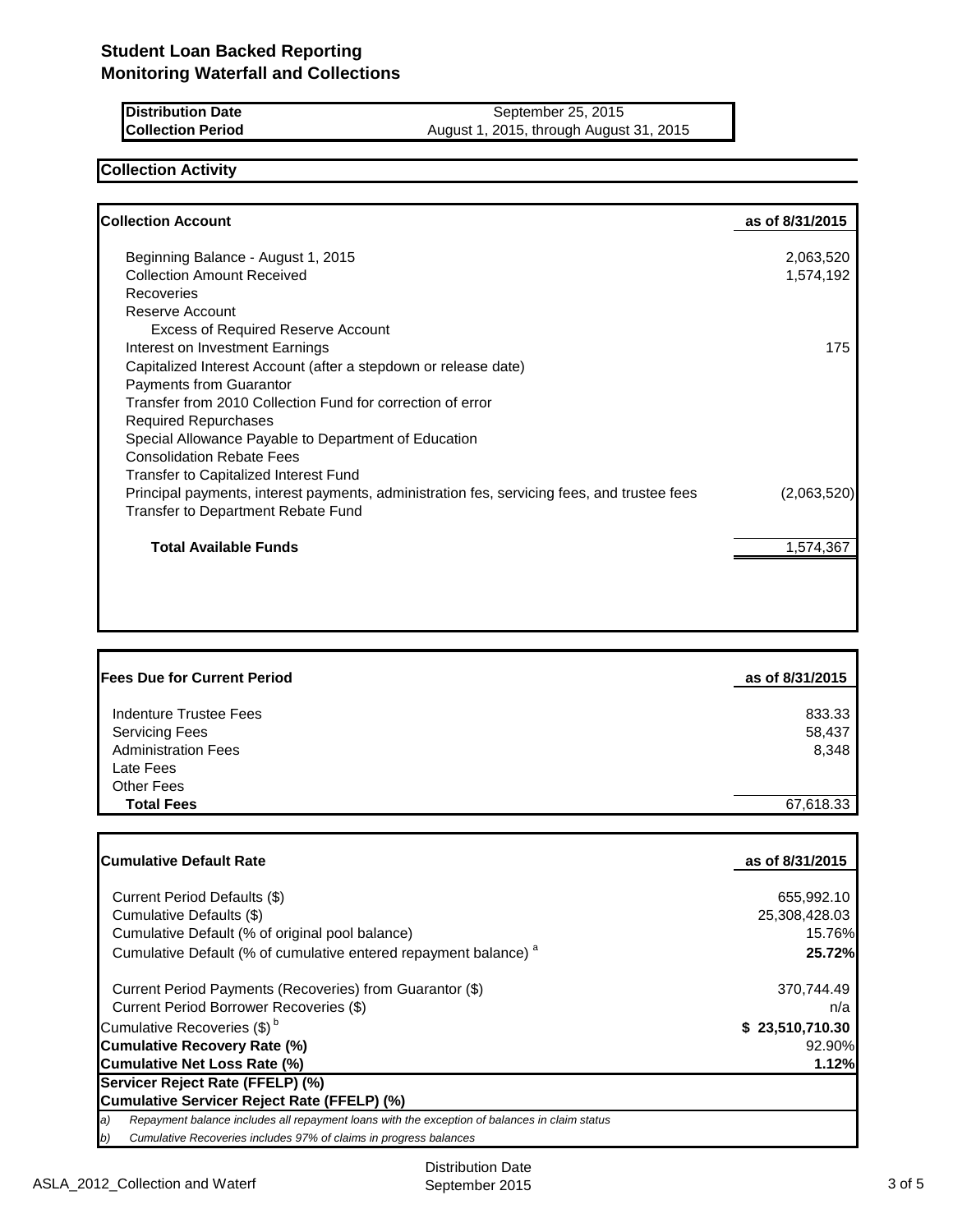### **Waterfall Activity**

| <b>Waterfall for Distribution</b>                                                         | <b>Amount Due</b> | <b>Amount Remaining</b> |
|-------------------------------------------------------------------------------------------|-------------------|-------------------------|
| <b>Total Available Funds</b>                                                              |                   | 1,574,367               |
| <b>First:</b> Payments required under any Joint Sharing Agreement                         |                   |                         |
| <b>Second: Trustee Fees</b>                                                               | 833.33            | 1,573,533               |
| <b>Third: Servicing Fees and Backup Servicing Fees</b>                                    | 58,437            | 1,515,096               |
| <b>Fourth: Administration Fees</b>                                                        | 8,348             | 1,506,748               |
| <b>Fifth: Noteholder Interest</b>                                                         | 56,036.70         | 1,450,712               |
| Sixth: Reinstate the balance of the Reserve Fund up to the Specified Reserve Fund Balance |                   |                         |
| Seventh: Noteholder Principal, until paid in full                                         | 1,450,711.97      | (0)                     |
|                                                                                           |                   |                         |

| <b>Principal and Interest Distributions</b> | Class A-1    |
|---------------------------------------------|--------------|
| Monthly Interest Due                        | 56,036.70    |
| Monthly Interest Paid                       | 56,036.70    |
| <b>Interest Shortfall</b>                   |              |
| Interest Carryover Due                      |              |
| Interest Carryover Paid                     |              |
| Interest Carryover                          |              |
| Monthly Principal Distribution Amount       | 1,450,711.97 |
| Monthly Principal Paid                      | 1,450,711.97 |
| Shortfall                                   |              |
| <b>Total Distribution Amount</b>            | 1,506,748.67 |
|                                             |              |